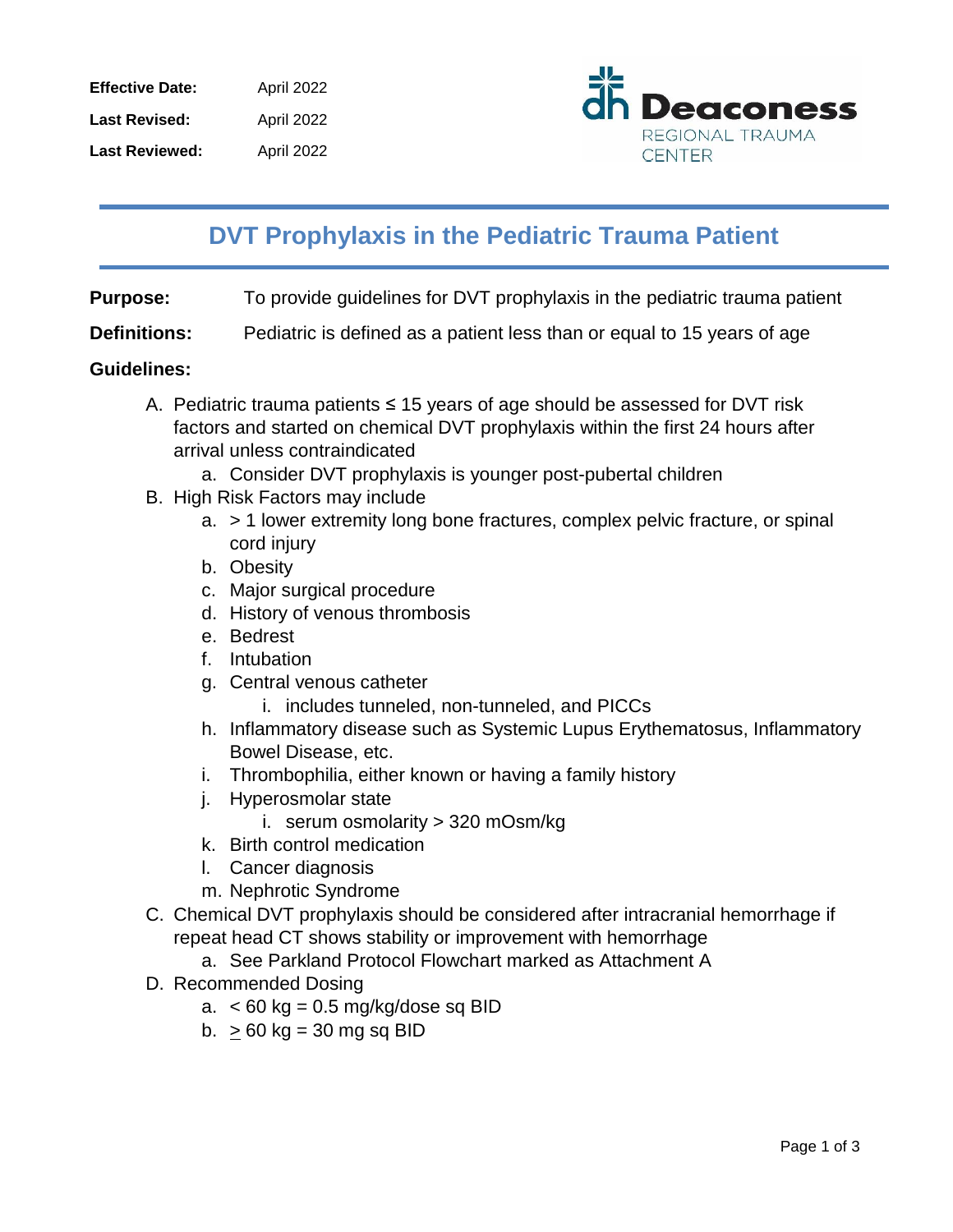## **The Parkland Protocol**



If Nsg signs off case, TS can initiate prophylactic enoxaparin. If positive for DVT/PE, consider placement of IVC filter if therapeutic anticoagulation is contraindicated.